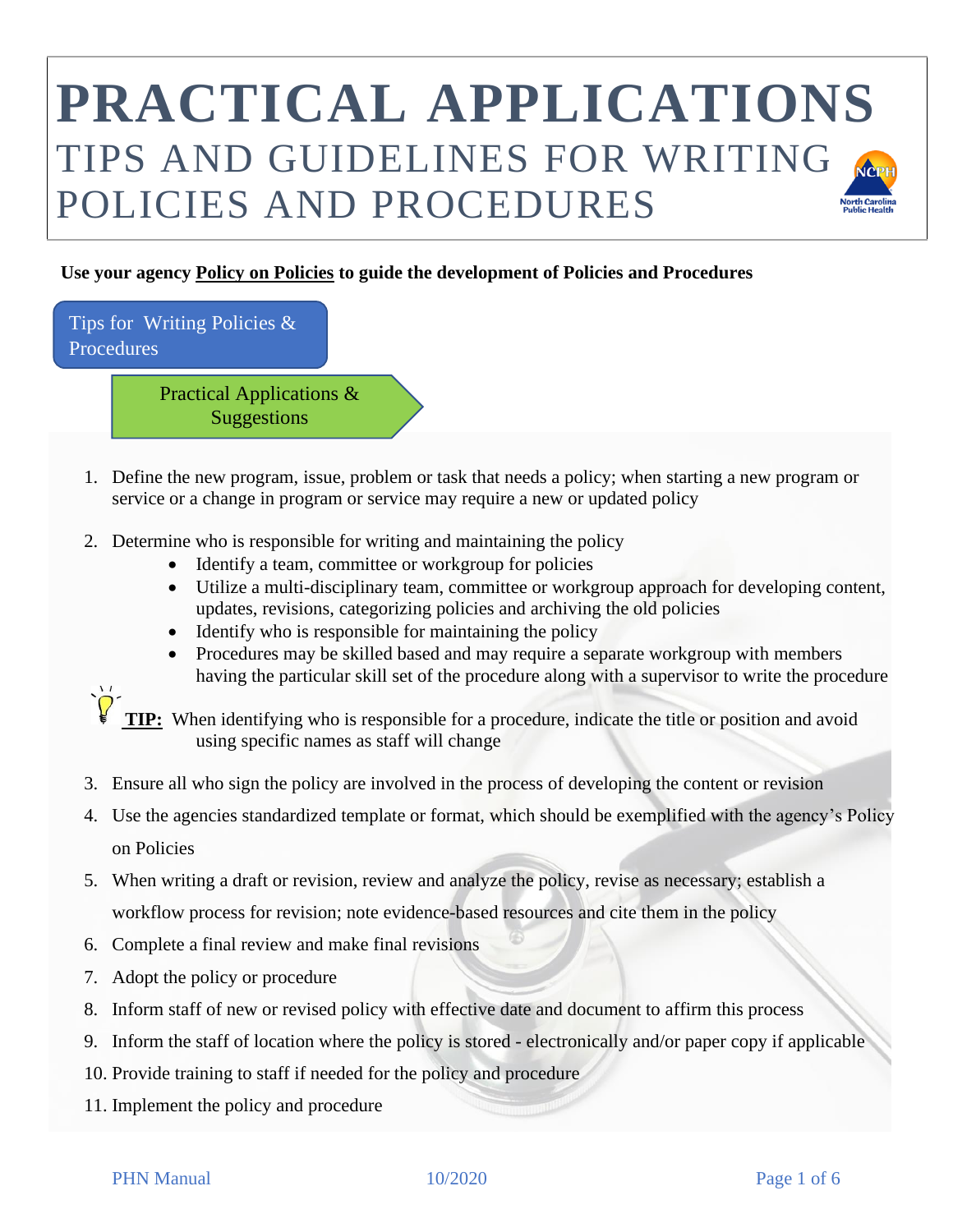- 12. Remember to use industry standard abbreviations, the agency abbreviation policy and consider The Joint Commission Official "Do Not Use" List (The Joint Commission, 2019).
- 13. Consider having the agency risk manager and legal representative review policy and procedures prior to adoption.
- 14. Consider federal and state legislation, rules or regulations, or local rules or ordinances that provide the authority for the agency to carry out programs and activity requirements along with desired outcomes and impact health care.
- 15. Conduct on-going evaluations and revision per agency policy on policies. May consider using PDSA described below or agencies process already in place.

 Tips, Suggestions and Practical Application information obtained from the following sources: (Kramer, 2019, Irving 2014, NCALHD HDSAI, 2020 & The Joint Commission, 2020)

 **TIP:** When conducting on-going evaluation of policies, using the "Plan, Do Study and Act" (PDSA) also called "Plan-Do-Check-Act" (PDCA) model can assist with improving the process and carrying out the change. Retrieved from Minnesota Department of Health (July 13, 2020) <https://www.health.state.mn.us/communities/practice/resources/phqitoolbox/pdsa.html>

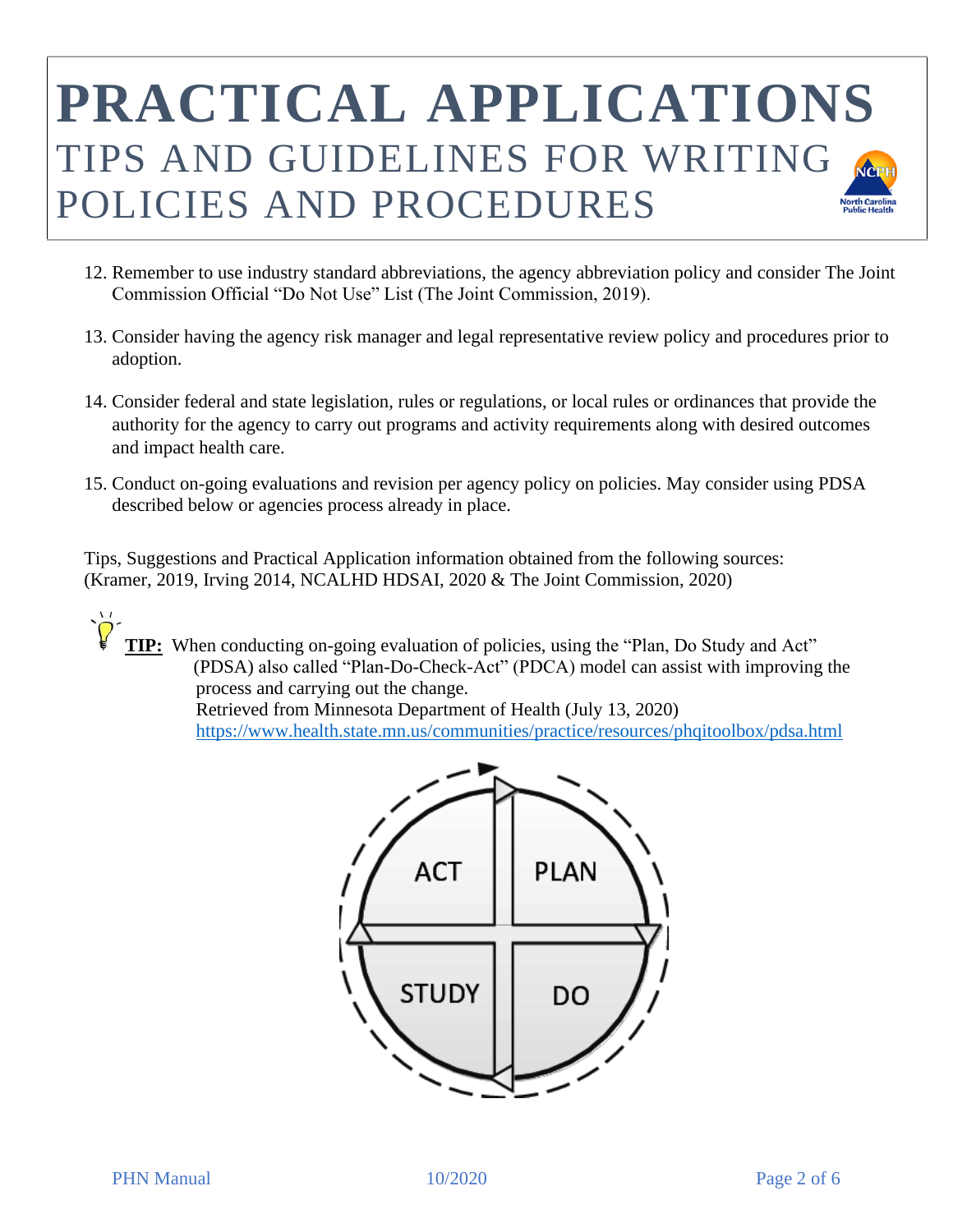#### Guidelines

Please use and follow your agencies Policy on Policies, the guidelines from the North Carolina Local Health Department Accreditation (NCLHD) Health Department Self-Assessment Instrument (HDSAI) Interpretation Document, and consider the guidelines below when updating and writing policies and procedures:

**[Policy and Procedure Development Guidelines from PSQH](https://www.psqh.com/analysis/policies-and-procedures-for-healthcare-organizations-a-risk-management-perspective/)**

| <b>Recommendation</b>                                                                                                                                                      | <b>Rationale</b>                                                                                                                                                                                                      |
|----------------------------------------------------------------------------------------------------------------------------------------------------------------------------|-----------------------------------------------------------------------------------------------------------------------------------------------------------------------------------------------------------------------|
| Define all terms used within the policy.                                                                                                                                   | It is useful to put these definitions at the beginning<br>of the policy. If terms are not defined, they may be<br>misconstrued by staff and/or when later<br>scrutinized by plaintiff lawyers.                        |
| Refrain from using superlative words or statements,<br>such as:<br>a) Highest, safest, best (level of care)<br>b) Assure, ensure (preferable to use "to promote")          | The presence of superlative adjectives is<br>sometimes alleged by plaintiff lawyers to be a<br>'guarantee" of a certain outcome.                                                                                      |
| Exercise caution when using absolutes such as shall,<br>must, or do not unless intended as such.                                                                           | Many circumstances allow for clinical judgment.                                                                                                                                                                       |
| Select a simple, recognizable name for the policy.                                                                                                                         | Naming a policy "Chain of Command Policy" is<br>preferable to naming it, "Disagreement over<br>patient care." Staff will have an easier time<br>locating a policy with a familiar name.                               |
| Combine separate policies on the same subject into<br>one policy. If it becomes lengthy, create a table of<br>contents so the user can easily locate specific<br>sections. | For instance, the policy for medical screening<br>examinations, transfer in/out, reporting<br>Emergency Medical Treatment & Active Labor Act<br>(EMTALA) violations, etc. should appear in a<br>single EMTALA policy. |
| Use the active rather than the passive voice when<br>writing specific procedure action steps.                                                                              | Passive voice: "The specimen container should be<br>labeled."<br>Active voice: "Place a label on the specimen<br>container."                                                                                          |
| Ensure responsibility for carrying out each action step<br>is explicitly stated, not implied.                                                                              | Each section should have two columns: the one<br>on the left outlines the action to be taken, and the<br>one on the right says who is responsible for<br>carrying out each step.                                      |
| Obtain the sign-off of all stakeholders (domain<br>leaders) affected by each policy, as well as each                                                                       | It is not uncommon to see "nursing" policies that<br>outline actions an independently credentialed                                                                                                                    |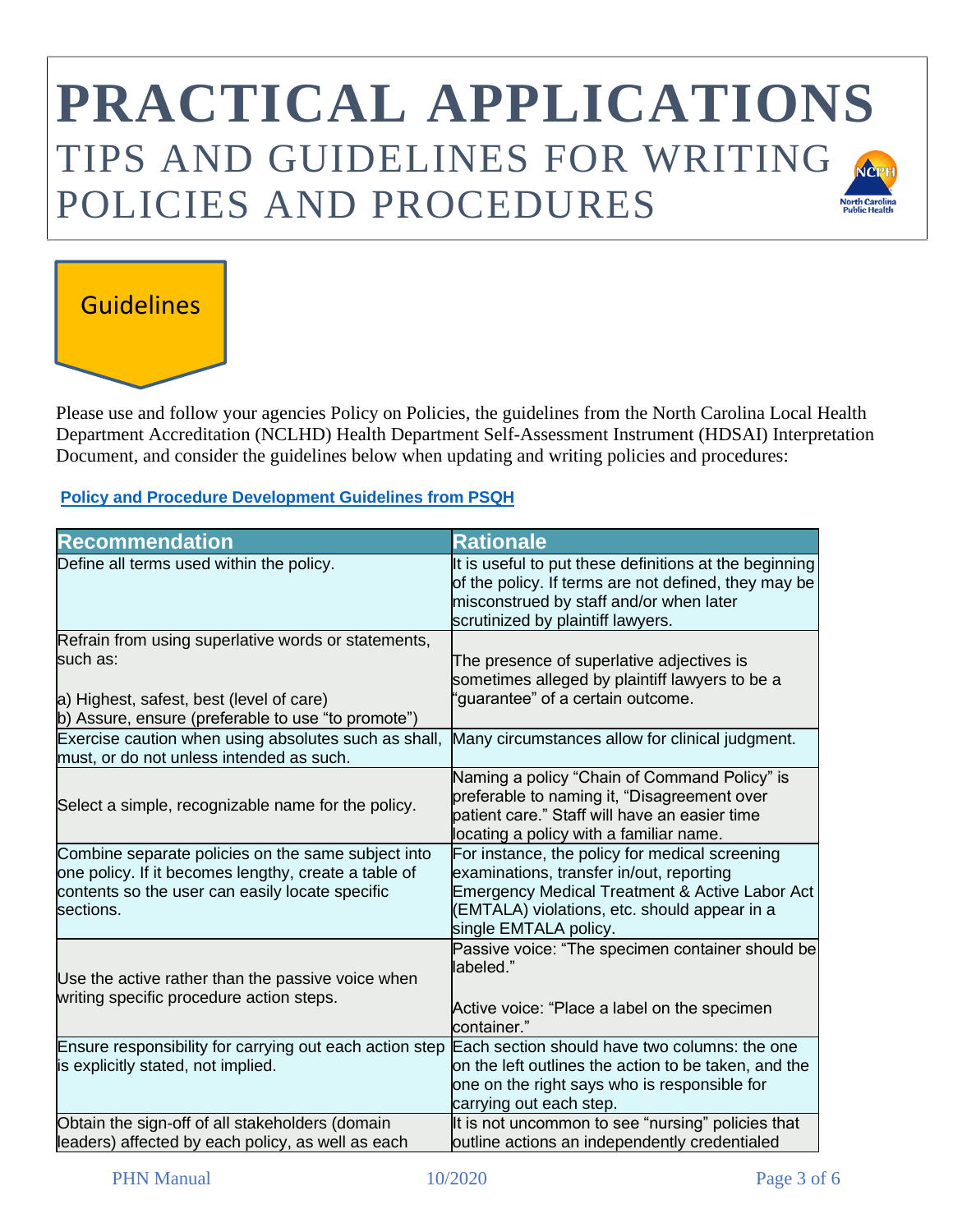| oversight committee or entity that reviewed and<br>approved of it (e.g. Medical Executive Committee<br>[MEC]).                                                                                                                                                                                        | physician is expected to take. Any policy that<br>outlines medical staff responsibilities warrants<br>their input during development and subsequent<br>reviews. Medical staff members also need to know<br>where to access those policies.                                                                                                                                                                                                                                                                                                                                                                                                                     |
|-------------------------------------------------------------------------------------------------------------------------------------------------------------------------------------------------------------------------------------------------------------------------------------------------------|----------------------------------------------------------------------------------------------------------------------------------------------------------------------------------------------------------------------------------------------------------------------------------------------------------------------------------------------------------------------------------------------------------------------------------------------------------------------------------------------------------------------------------------------------------------------------------------------------------------------------------------------------------------|
| Require each approving entity or person to sign off on<br>each individual policy. In years past, paper policy<br>manuals often included a "cover sheet" as a sign-off<br>page, which showed the date of approval and<br>signature of the approving leader, in lieu of him/her<br>signing each policy. | Cover sheets for sign off are not effective for<br>electronic documents.                                                                                                                                                                                                                                                                                                                                                                                                                                                                                                                                                                                       |
| Note the date of origin of the policy and each<br>subsequent review or modification date within the<br>body of the policy, typically on the last page near the<br>sign-offs:<br>Date of origin: ____                                                                                                  | Pay particular attention to how the approvals for<br>subsequent policy updates are documented in the<br>electronic version of the policy.                                                                                                                                                                                                                                                                                                                                                                                                                                                                                                                      |
| Review date: ____<br>Review date:                                                                                                                                                                                                                                                                     |                                                                                                                                                                                                                                                                                                                                                                                                                                                                                                                                                                                                                                                                |
| Establish naming and numbering conventions for use<br>across the health system.                                                                                                                                                                                                                       | Number all pages, reflecting the total number of<br>pages as well: page 1 of 5, 2 of 5, etc. Put the<br>policy title/number in the header of each page.                                                                                                                                                                                                                                                                                                                                                                                                                                                                                                        |
| Note other policies on a similar subject that may be<br>useful at the end of the policy, for cross-reference<br>purposes. Incorporate any related form(s) or computer<br>screen images referred to in a policy                                                                                        | For example, the disclosure policy should cross-<br>reference adverse event reporting policy, the<br>patient complaint/grievance policy, and the bill<br>hold/adjustment policy. Also, for example, the<br>EMTALA transfer form should be a part of the<br><b>EMTALA</b> policy.                                                                                                                                                                                                                                                                                                                                                                               |
| Cite specific federal or state statute(s) that are the<br>basis for a policy or procedure with any other<br>references.                                                                                                                                                                               | It may also be helpful to put a URL link to those<br>statutes.                                                                                                                                                                                                                                                                                                                                                                                                                                                                                                                                                                                                 |
| At the end of the document, note evidence-based<br>resources referred to when developing the policy.                                                                                                                                                                                                  | Noting the referenced resources in each policy<br>has both advantages and disadvantages. The<br>advantage is that readers are aware of a<br>professional source for more information on that<br>subject. Another advantage is that it demonstrates<br>the policy was developed with awareness of<br>recognized professional guidelines and evidence-<br>based best practices. However, potential risks<br>arise when: a) the organization's policy differs<br>from the cited professional guidelines or omits<br>some key element noted in those guidelines; b) If<br>the cited professional guideline is updated<br>following issuance of the policy, and the |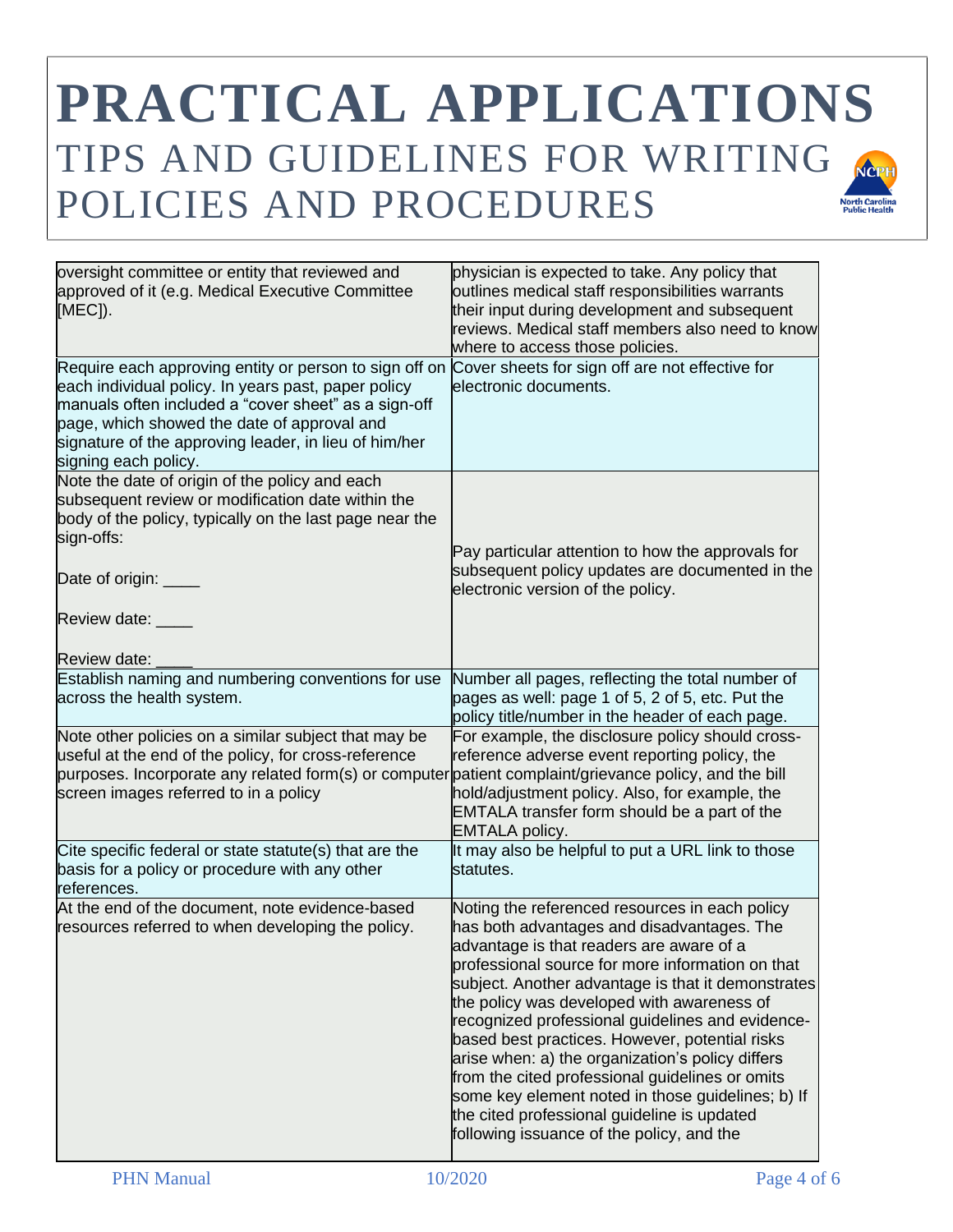| Some organizations simply place a list of resources as organization has not updated the policy<br>an attachment to each policy, so that it is not a part of accordingly.                                                                                                                        |
|-------------------------------------------------------------------------------------------------------------------------------------------------------------------------------------------------------------------------------------------------------------------------------------------------|
| Doing so means that if the organization has to<br>produce the policy during discovery, the list of<br>resources need not be turned over, since it "was<br>not part of the policy itself".                                                                                                       |
| For instance, stating that "X action shall be taken"<br>does not specify which staff member is<br>responsible for carrying out the task.                                                                                                                                                        |
| If a hospital implements a policy that goes<br>beyond what is the prevailing practice in the<br>industry, the organization will be held to the higher<br>standard.                                                                                                                              |
| Doing this implies: a) the cited book is the most<br>updated authoritative source on that subject; b)<br>the responsible domain leaders have reviewed the<br>book from cover to cover and have "endorsed" all<br>of its contents; c) staff members have ready                                   |
| access to that resource (at all times); and d) there<br>is a process in place to monitor when the ACR<br>issues a revised version of this manual, so the<br>organization does not continue to use guidelines<br>that may have changed.<br>likely be shorter and oversimplified when compared to |
|                                                                                                                                                                                                                                                                                                 |

-procedures-for-healthcare-organizations-a-risk-management[perspective/](https://www.psqh.com/analysis/policies-and-procedures-for-healthcare-organizations-a-risk-management-perspective/)